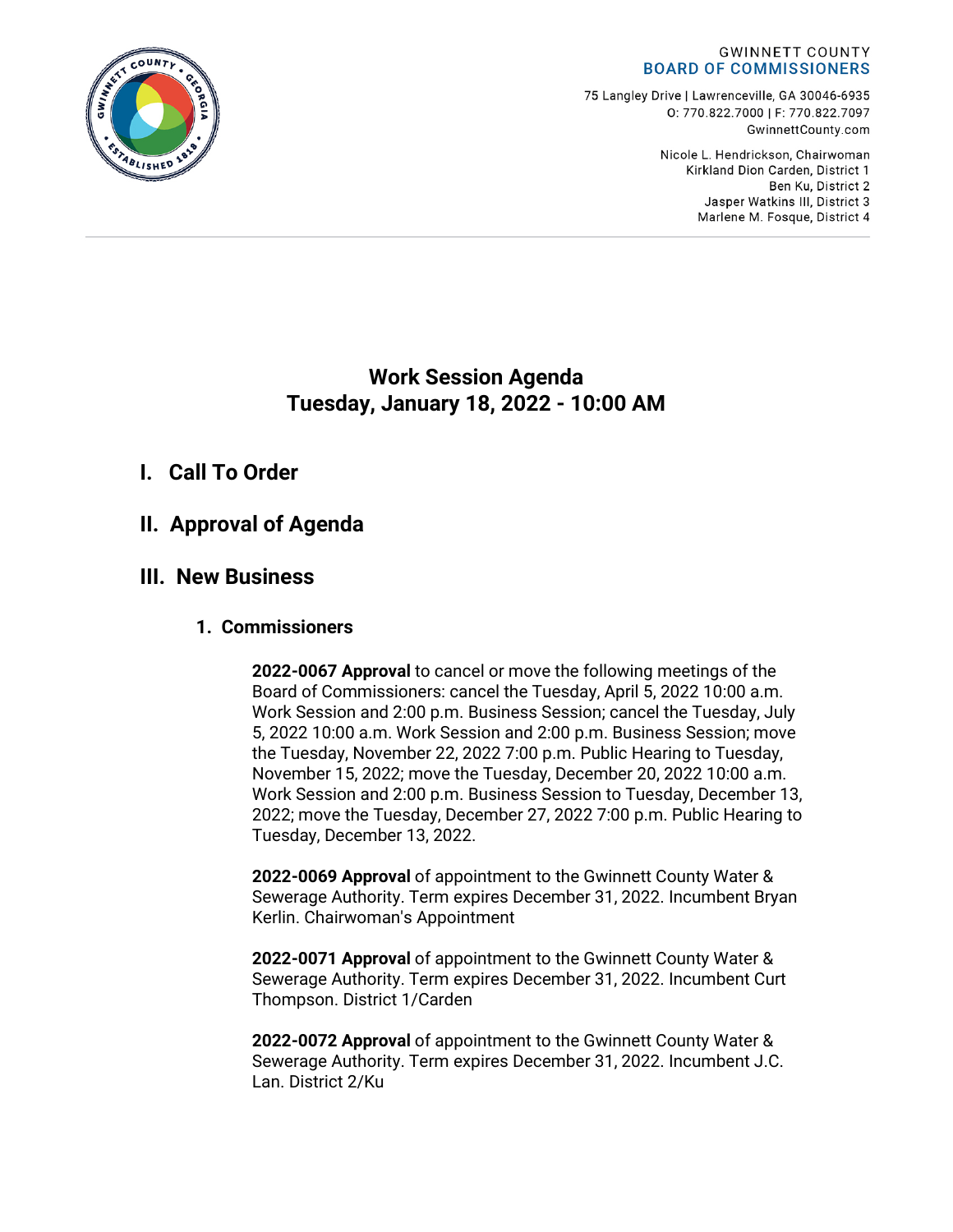# **III. New Business**

### **1. Commissioners**

**2022-0073 Approval** of appointment to the Gwinnett County Water & Sewerage Authority. Term expires December 31, 2022. Incumbent William B. Martin. District 3/Watkins

**2022-0074 Approval** of appointment to the Gwinnett County Water & Sewerage Authority. Term expires December 31, 2022. Incumbent David Witham. District 4/Fosque

**2022-0083 Approval** of appointment to the Gwinnett County Police Citizens Advisory Board, Gwinnett 101 Citizens Academy Alumnae Board Representative. Term expires January 31, 2024. Members serve at the pleasure of the Board of Commissioners and may be removed by a majority vote of the Board of Commissioners at any time. Incumbent Cheryl Murdock.

**2022-0085 Approval** of appointment to the Gwinnett County Police Citizens Advisory Board, Gwinnett County Bar Association Criminal Defense Section Representative. Term expires January 31, 2024. Members serve at the pleasure of the Board of Commissioners and may be removed by a majority vote of the Board of Commissioners at any time. Gwinnett County Bar Association recommendation Melaney Lagrone.

**2022-0086 Approval** of appointment to the Gwinnett County Police Citizens Advisory Board, Gwinnett County Chamber of Commerce Board of Directors Representative. Term expires January 31, 2024. Members serve at the pleasure of the Board of Commissioners and may be removed by a majority vote of the Board of Commissioners at any time. Incumbent Cathy Nichols.

**2022-0087 Approval** of appointment to the Gwinnett County Police Citizens Advisory Board, Gwinnett Technical College Student Government Association Representative. Term expires January 31, 2024. Members serve at the pleasure of the Board of Commissioners and may be removed by a majority vote of the Board of Commissioners at any time. Incumbent Chevy Vincent.

**2022-0088 Approval** of appointment to the Gwinnett County Police Citizens Advisory Board, View Point Health Representative. Term expires January 31, 2024. Members serve at the pleasure of the Board of Commissioners and may be removed by a majority vote of the Board of Commissioners at any time. Incumbent Pej Mahdavi.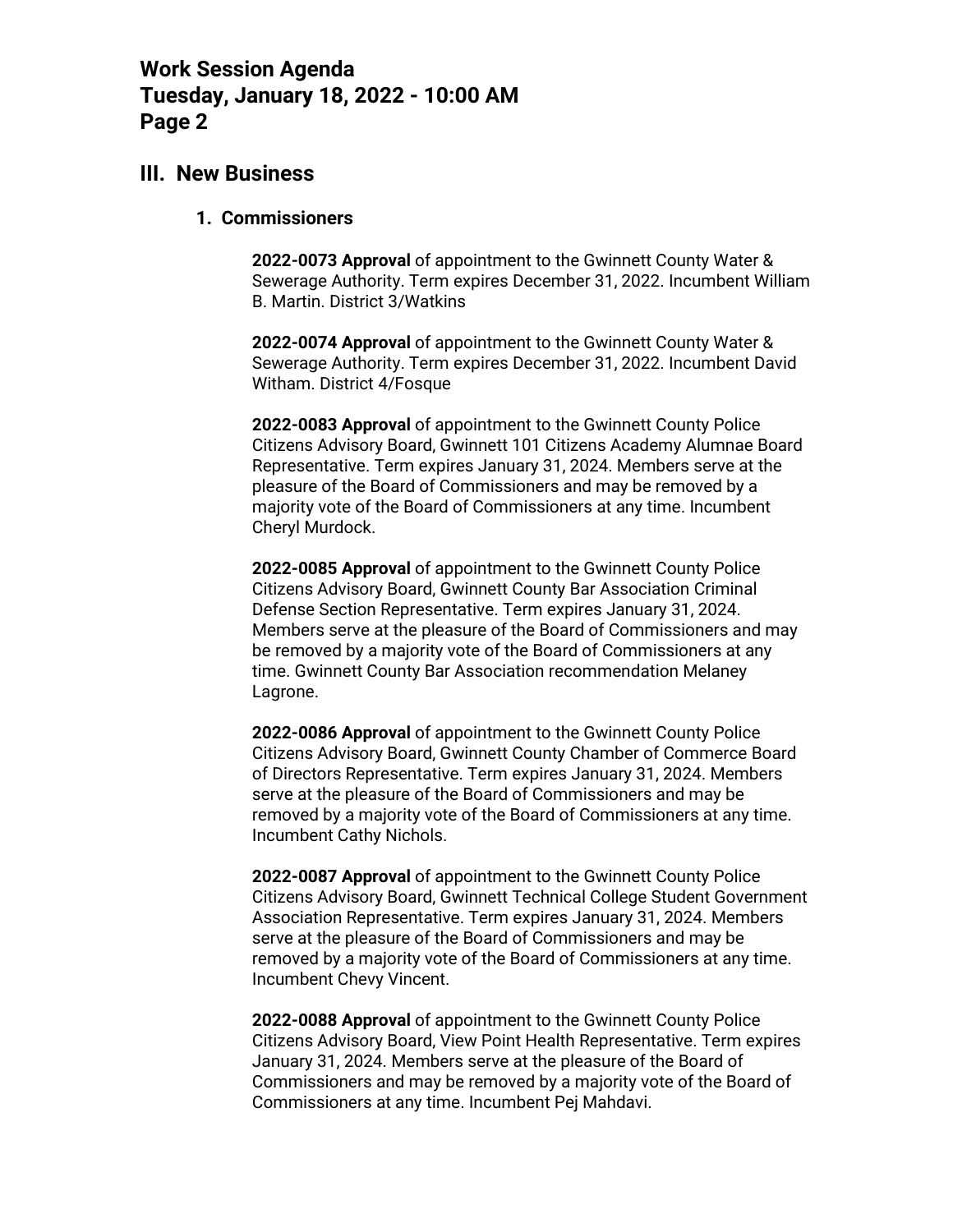## **III. New Business**

### **1. Commissioners**

**2022-0089 Approval** of appointment to the Gwinnett County Police Citizens Advisory Board, Gwinnett Municipal Association Representative. Term expires January 31, 2024. Members serve at the pleasure of the Board of Commissioners and may be removed by a majority vote of the Board of Commissioners at any time. Gwinnett Municipal Association recommendation Marc Cohen.

**2022-0091 Approval** to accept the resignation of John Hollon from the Gwinnett County Transit Advisory Board. Term expires December 31, 2024. Chairwoman's Appointment

## **2. Multiple Departments**

**2022-0025 Award OS003-22**, purchase of office supplies on an annual contract (March 1, 2022 through February 28, 2023), to Staples Contract & Commercial, LLC, using a competitively procured State of Michigan contract, base amount \$500,000.00 (this represents a 20% decrease from the previous contract). Contract to follow award. Subject to approval as to form by the Law Department. (Staff Recommendation: Award)

**2022-0028 Award BL127-21**, full inspection, testing, maintenance, repair, and installation services of fire alarm systems at various County buildings on an annual contract (February 8, 2022 through February 7, 2023), Part I to Entec Systems, Inc. and Part II to Century Fire Protection, LLC, base bid \$123,780.00 (this represents a 17% decrease from the previous contract). (Staff Recommendation: Award)

## **3. Community Services/Tina Fleming**

**2022-0057 Award BL096-21**, purchase of veterinary consumables on an annual contract (January 19, 2022 through January 18, 2023), to American Health Service Sales Corp., dba Med-Vet International; Midwest Veterinary Supply; and WA Butler Company dba Covetrus North America, per the attached bid tabulation, base bid \$100,000.00. (Staff Recommendation: Award)

#### **4. Financial Services/Buffy Alexzulian**

**2022-0021 Approval/authorization** of the November 30, 2021 Monthly Financial Status Report and ratification of all budget amendments.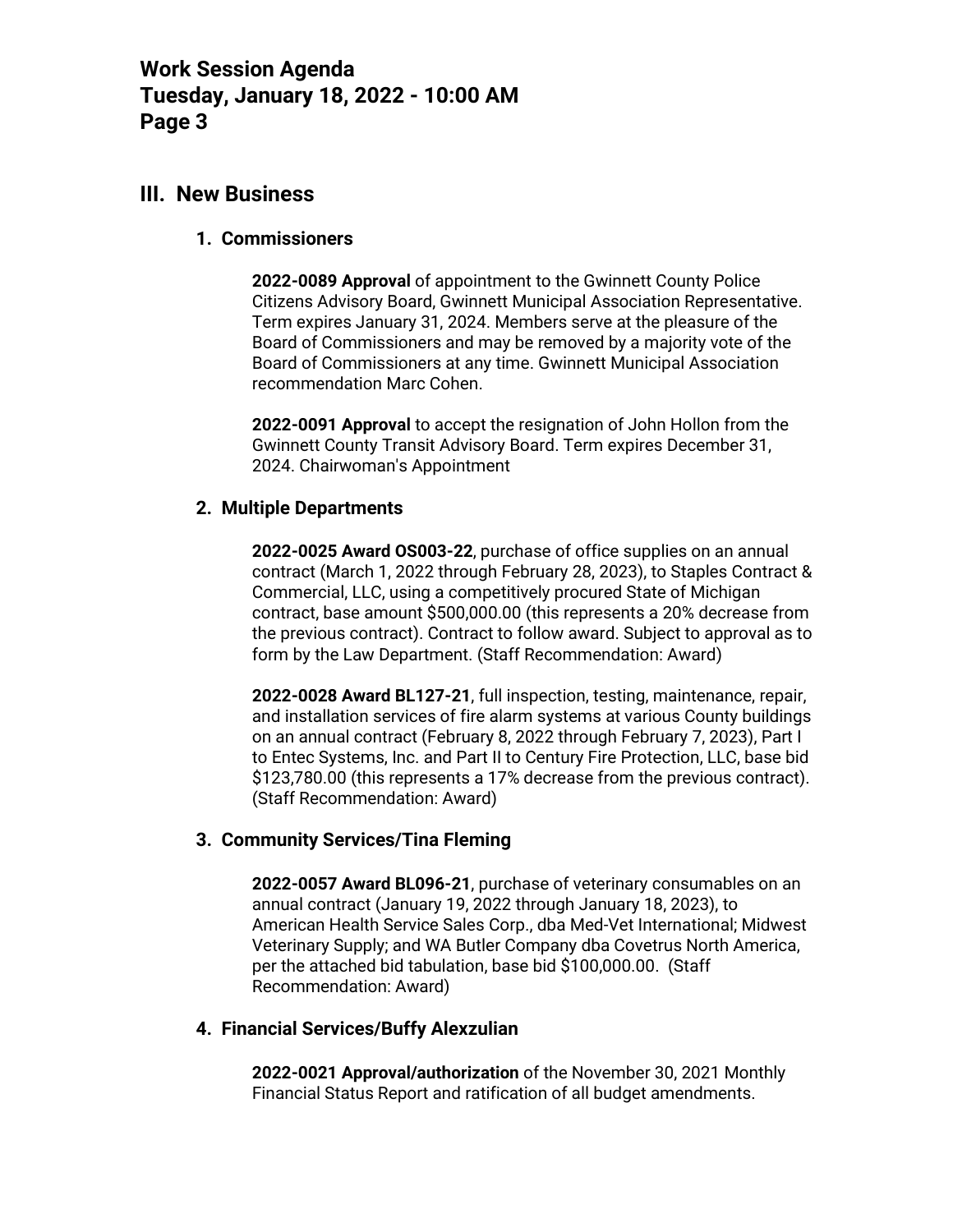# **III. New Business**

### **5. Fire Services/Russell S. Knick**

**2022-0064 Approval** to renew BL036-21, purchase of nitrile gloves on a six-month contract (January 20, 2022 through July 19, 2022), with Life-Assist, Inc. and Sustenance, Inc., base bid \$225,000.00 (negotiated cost savings of approximately \$31,570.00). (Staff Recommendation: Approval)

### **6. Human Resources/Adrienne McAllister**

**2022-0032 Award RP038-21**, provide medical examinations, drug screenings and other miscellaneous job related medical screenings for employees & applicants on an annual contract (February 1, 2022 through January 31, 2023), to Occupational Health Centers of Georgia, P.C. dba Concentra Medical Centers, base amount \$110,000.00. Contract to follow award. Subject to approval as to form by the Law Department. (Staff Recommendation: Award)

## **7. Law Department/Michael P. Ludwiczak**

**2022-0026 Approval** of the settlement in the matter of Gwinnett County, Georgia vs. Estate of Ernie Mae Doss Mosley, et al., Civil Action Number 18-A-07748-9, Superior Court of Gwinnett County, for the sum of \$2,150,000.00 and authorization for the Chairwoman to execute any documents necessary to effectuate the settlement. Subject to approval as to form by the Law Department.

#### **8. Police Services/James D. McClure**

**2022-0033 Approval** to renew OS018-18, provision of 911 call handling system maintenance on an annual contract (February 20, 2022 through February 19, 2023), with AT&T Georgia, \$188,580.00. (Staff Recommendation: Approval)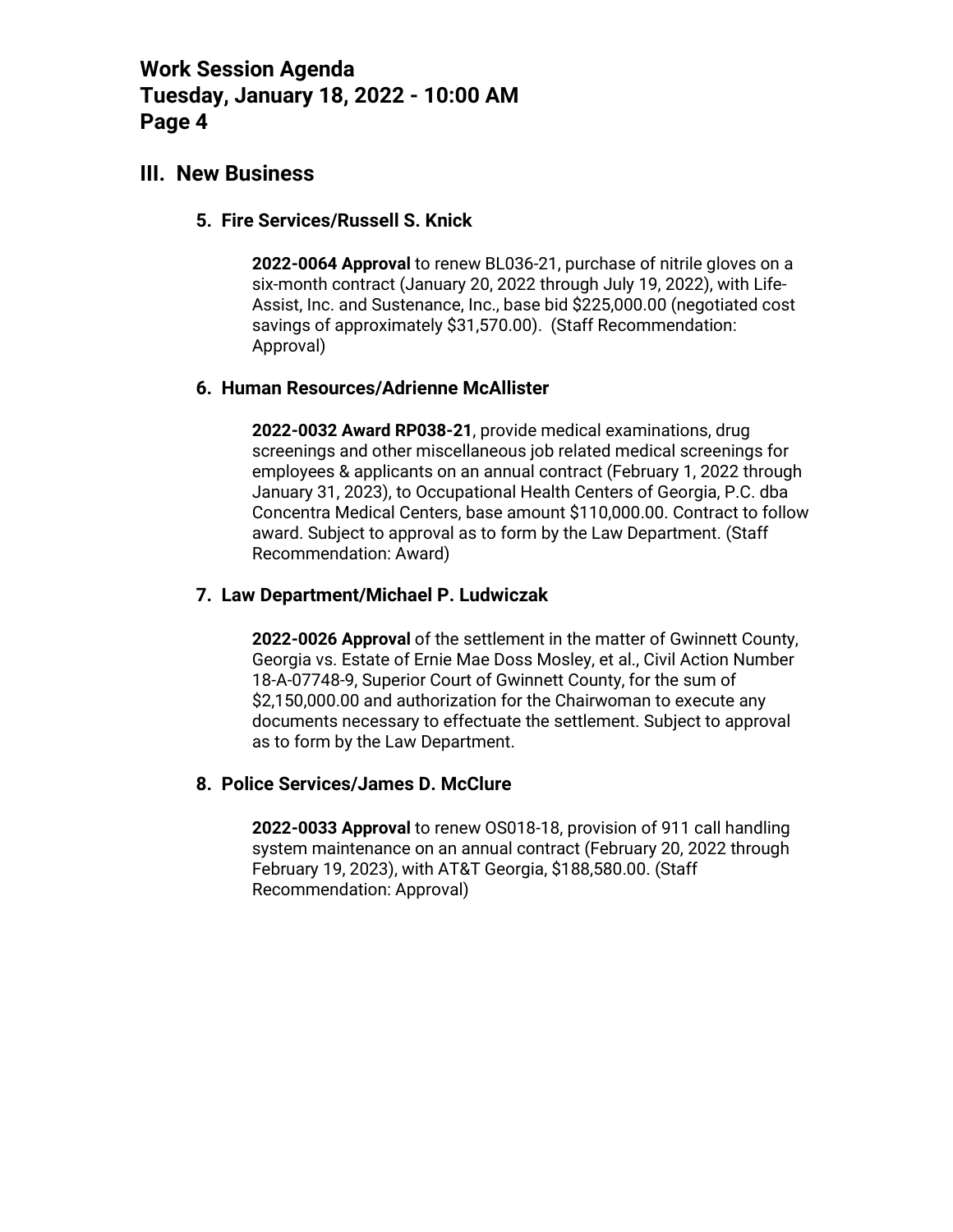# **III. New Business**

### **9. Sheriff/Keybo Taylor**

**2022-0107 Approval/authorization** to accept a grant awarded by the State of Georgia, Office of the Governor, Criminal Justice Coordinating Council (CJCC), in the amount of \$196,770.00, to support training in the areas of use of force and de-escalation. The grant is funded 100% by CJCC, and does not require a County match. Approval/Authorization for the Chairwoman or designee to execute grant documents and any other necessary documents. Subject to approval as to form by the Law Department.

## **10. Support Services/Angelia Parham**

**2022-0031 Award OS002-22**, purchase and installation of furniture for the Gwinnett Justice and Administration Center courthouse expansion, per the attached recommendation letter, using a competitively procured State of Georgia contract, \$354,464.04. (Staff Recommendation: Award)

### **11. Tax Commissioner/Tiffany P. Porter**

**2022-0099 Approval** to renew OS025-17, printing and mailing of vehicle registration renewal notices on an annual contract (January 18, 2022 through September 30, 2022), with Datamatx, Inc., using a competitively procured State of Georgia contract, base amount \$395,572.00. (Staff Recommendation: Approval)

#### **12. Transportation/Lewis Cooksey**

**2022-0038 Award RP002-22**, provision of transit development plan services, to Foursquare Integrated Transportation Planning, Inc., base amount \$1,485,105.00 (negotiated cost savings of approximately \$14,800.00). Contract to follow award. Subject to approval as to form by the Law Department. (Staff Recommendation: Award) (Gwinnett Transit Advisory Board approved on January 5, 2022, Vote 4-0.)

**2022-0024 Approval** to renew BL003-19, construction and/or replacement of concrete curbs, gutters, basin lids and sidewalks on an annual contract (March 1, 2022 through February 28, 2023), with Peach State Construction Co., LLC, base bid \$900,000.00. This contract is funded 8.3% by the 2017 SPLOST Program. (Staff Recommendation: Approval)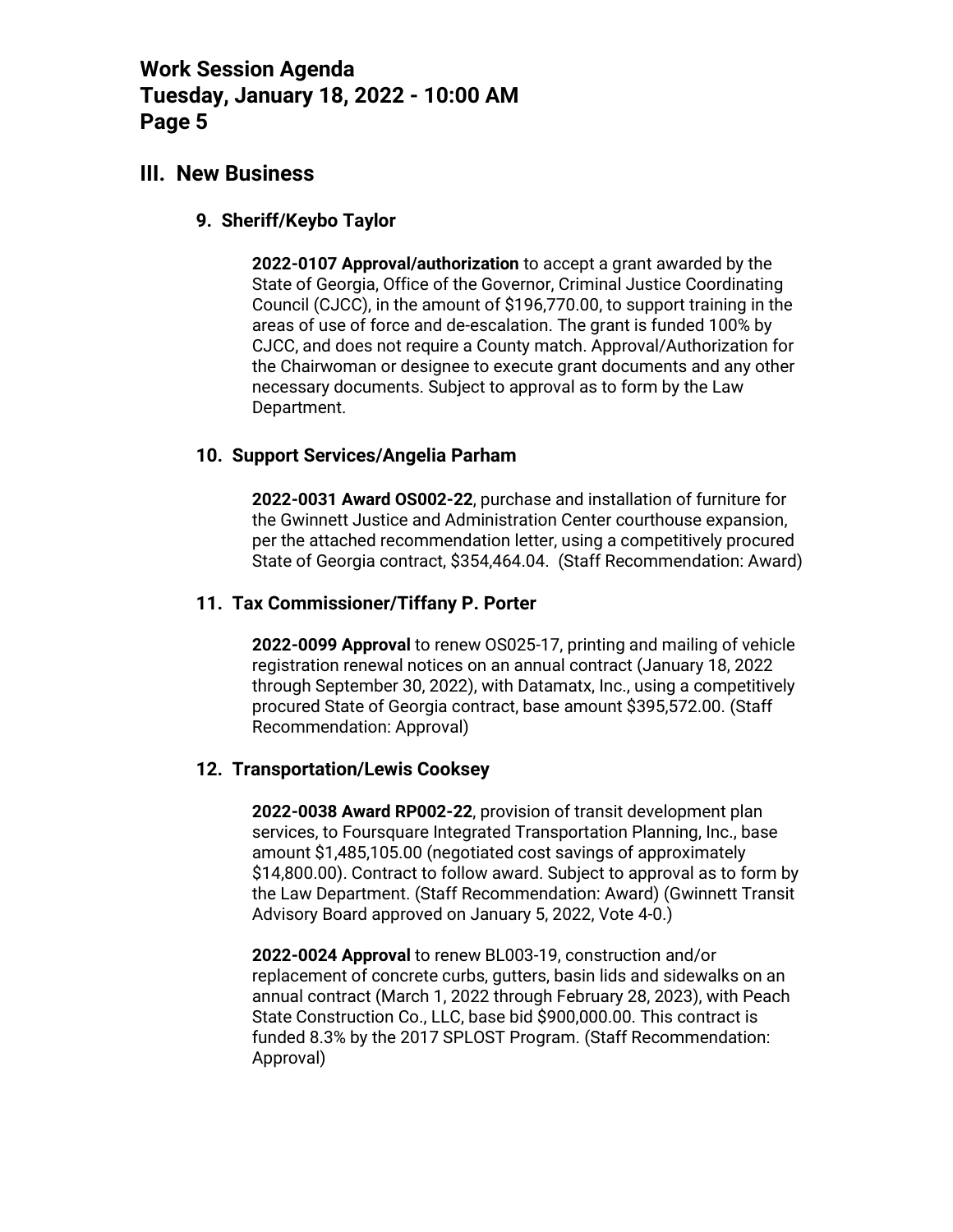# **III. New Business**

## **12. Transportation/Lewis Cooksey**

**2022-0076 Approval/authorization** for the Chairwoman to execute a Purchase and Sale Agreement with Store Master Funding XV, LLC, on the Connector Street project, including authority to execute any and all related documents necessary to consummate the transaction. This agreement involves the purchase of 0.526 acres of fee simple right of way, and 0.102 acres of permanent easement at a cost of \$827,710.00. Subject to approval as to form by the Law Department. This agreement is funded by the Georgia Department of Transportation. (Staff Recommendation: Approval)

**2022-0077 Approval/authorization** for the Chairwoman to execute a Purchase and Sale Agreement with Martin-Robbins Fence Company, on the Connector Street project, including authority to execute any and all related documents necessary to consummate the transaction. This Agreement involves the purchase of 24,831.00 square feet of fee simple right of way, 7,709.43 square feet of permanent easement for construction and maintenance of slopes, 3,684.99 of permanent easement for construction and maintenance of drainage, and one temporary driveway easement at a cost of \$1,100,000.00. Subject to approval as to form by the Law Department. This agreement is funded by the Georgia Department of Transportation. (Staff Recommendation: Approval)

## **13. Water Resources/Tyler Richards**

**2022-0052 Award BL117-21**, purchase of water Supervisory Control and Data Acquisition (SCADA) critical networks and alarm monitoring software, to ProSys Information Systems, Inc., \$125,227.00. (Staff Recommendation: Award)

**2022-0022 Approval** to renew RP027-17, provision of on-call Supervisory Control and Data Acquisition (SCADA) conversion pre-construction and construction services on an annual contract (February 7, 2022 through February 6, 2023), with Crowder Construction Company, base amount \$5,825,000.00. (Staff Recommendation: Approval) (Water and Sewerage Authority Approved on January 10, 2022, Vote 4-0.)